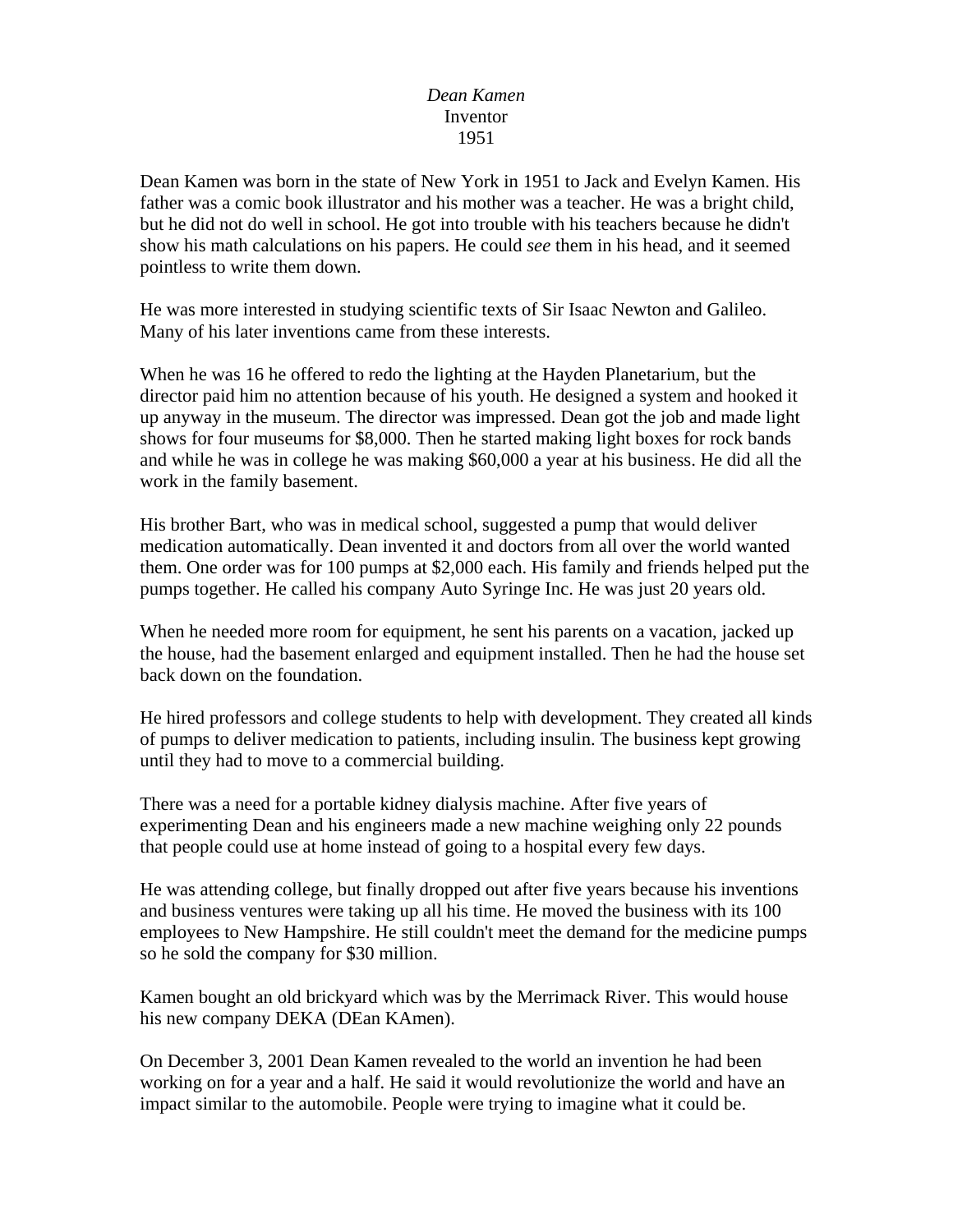It was unveiled on the *Good Morning America* show on television. It had two wheels, a platform on which to stand, and a T bar to hold onto. It didn't fall over because of a gyroscope inside it. Millions of dollars had gone into its development. It was called the Segway, a people transporter which today is used by tourists, workers, and policemen to travel around.

Earlier he had invented a wheelchair which could go over curbs, travel on any terrain, and climb stairs. It also would remain upright on two wheels, making it possible for the rider to be on eye level with people around. While they were developing it, the machine sometimes gyrated around as if it was dancing. They named it "Fred" after Fred Astaire, the famous dancer.

By 1999 he had put \$50 million into developing the wheelchair and it still wasn't finished. It was such a secret project that only authorized personnel at DEKA had seen it, and those working on it could not discuss it with anyone outside the group. The engineers working on the project eventually reaped sizable financial rewards.

They had been calling the wheelchair "Fred" during the development stage, but when it was completed it needed a grown-up name, so they called it iBOT. It was introduced on the television show *Dateline*.

For Christmas one year his engineers made a small version of the iBOT wheelchair and put a Darth Vader doll on it. When activated the doll said, "This is *not* a wheelchair. It's an *extraordinary machine*".

One of Dean's favorite sayings was, "You gotta kiss a lot of frogs to find a prince". He meant you had to keep experimenting and discarding things that *didn't* work to find out what *would* work. (Kissing the frog seems to be the American version of *The Frog Prince*. In the original Grimm version the princess threw the frog against the wall in disgust.)

From that invention of the wheelchair came the Segway , which initially was called by the code name "Ginger". Work continued on it for months. Dean expected to build about 22 million machines at a few thousand dollars apiece. Their manufacturer wanted to make it "any color, as long as it was black", (similar to Henry Ford's early manufacture of cars). Of course the Segway marketing people wanted to offer it in 200 colors. They ended up making it in white, black, sage, and silver.

The sale of Segways has not met Dean's expectation. Less than 50,000 have been sold.

They said Ginger would be useful as a recreational vehicle and as a fun way for students, golfers, and tourists to get around. They also planned for professional people such as policemen, mail delivery people, and workers in warehouses to benefit from it.

The Fort Worth Opera presented a modern-day version of the *Mikado* in which two of the characters wheel around the stage on Segways.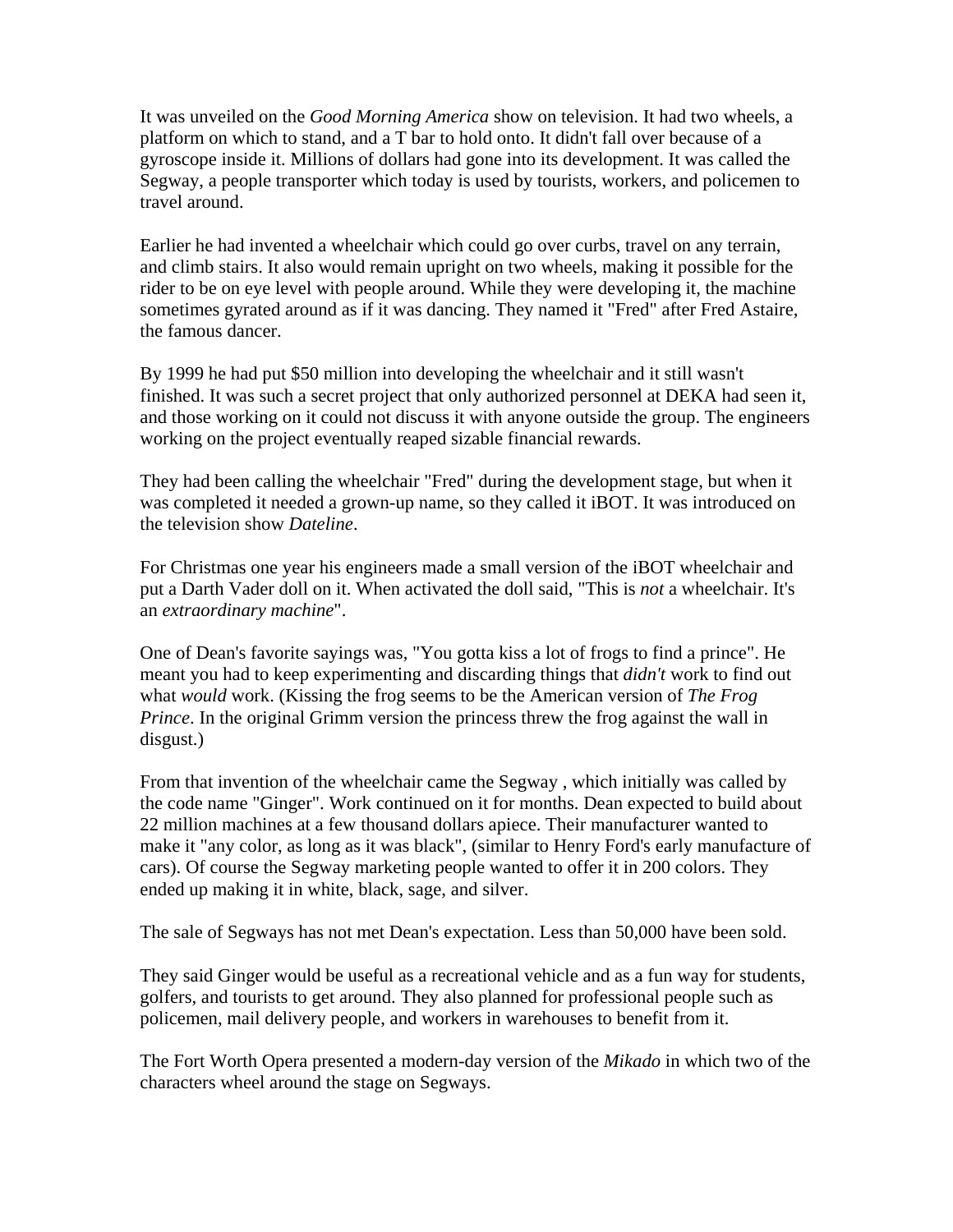With his new found wealth he built a house in New Hampshire and also one next door for his parents. He bought an island called North Dumpling Island which is off the coast of Connecticut, but is within the territory of New York State. The island had a house and a lighthouse.

He created a make-believe kingdom. He called himself Lord Dumpling, wrote a constitution for his new "nation", created some currency, and made a postage stamp. He even had a national anthem sung to the tune of *America, the Beautiful*.

> North Dum-pling, North Dum-pling, Keep lawyers far from thee! And MBAs and bureaucrats, That we may all be free!

The state of New York objected to the wind turbine he had erected for power. After a visit to the island, the inspector was not amused at the farce that took place in which a "visa" was processed before he could visit the island. Dean had no further trouble about the wind turbine after that.

He bought a helicopter which he called his magic carpet. He thought he could improve the helicopter, so he bought the company and made the improvements.

In 1989 he started an organization called FIRST (For Inspiration and Recognition of Science and Technology). He wanted students to become interested in science. Every year robotic contests are held and students compete to see which team has made the best robot.

Kamen had a rule that no one would lose a job for causes that weren't their ethical or professional fault. When hard financial times came, he absorbed the cost himself to keep everyone employed. In 1999 the company did not do well and he mortgaged his house to get the money to pay bonuses to the engineers and employees at DECA.

Dean saw the devastation of soldiers who were returning from combat with missing arms and legs. He wanted to do something to help them, so he and his engineers developed an artificial arm which would work like a real arm. The person using it could pick up small objects and even feed himself/herself.

He considers his most significant invention to be a water purifier which will supply clean water to third world countries. He contends that bad water kills so many people every year that he compares it to the Biblical giant Goliath which David fought. He even calls his invention the *Slingshot*. As David used a slingshot to fell the giant, so Kamen wants to put "slingshots" into the hands of 4 billion people to slay the giant of bad water.

The water distillation is powered by a machine which uses cow dung for fuel. It would have few moving parts and the distiller and power source could be placed in a village for a cost of about \$5,000. If the village had electricity they would only need the distiller which would cost about \$1500 and would produce 1000 liters of fresh drinking water a day using any kind of water you put into it; dirty water, sea water etc.